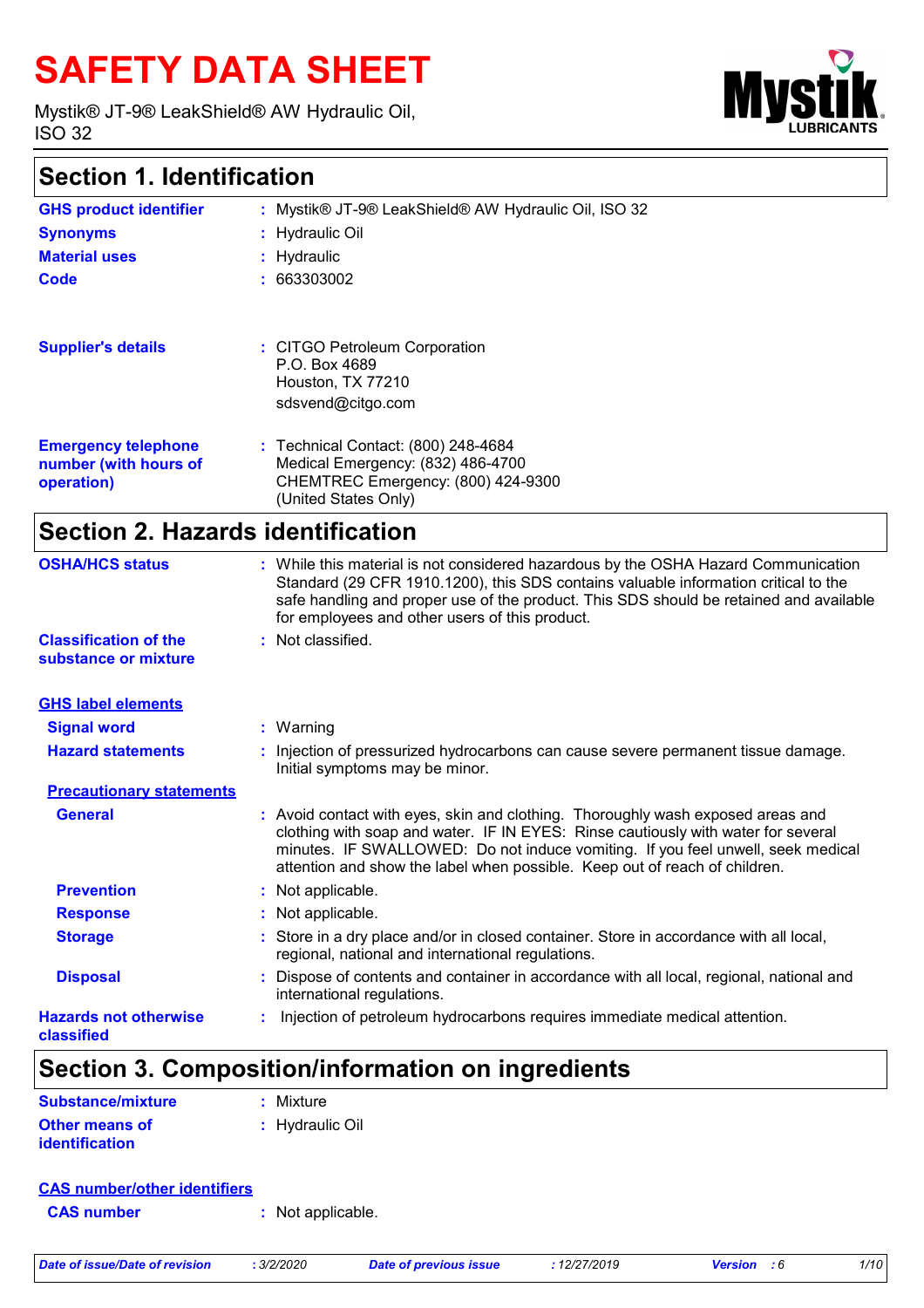### **Section 3. Composition/information on ingredients**

| <b>Ingredient name</b>                                 |     | <b>CAS number</b> |
|--------------------------------------------------------|-----|-------------------|
| Distillates (petroleum), hydrotreated heavy paraffinic | ≥90 | 64742-54-7        |

Any concentration shown as a range is to protect confidentiality or is due to process variation.

**There are no additional ingredients present which, within the current knowledge of the supplier and in the concentrations applicable, are classified as hazardous to health or the environment and hence require reporting in this section.**

**Occupational exposure limits, if available, are listed in Section 8.**

### **Section 4. First aid measures**

#### **Description of necessary first aid measures**

| <b>Eye contact</b>  | : Immediately flush eyes with plenty of water, occasionally lifting the upper and lower<br>eyelids. Check for and remove any contact lenses. Get medical attention if irritation<br>occurs.                                            |
|---------------------|----------------------------------------------------------------------------------------------------------------------------------------------------------------------------------------------------------------------------------------|
| <b>Inhalation</b>   | : Remove victim to fresh air and keep at rest in a position comfortable for breathing. Get<br>medical attention if symptoms occur.                                                                                                     |
| <b>Skin contact</b> | : Flush contaminated skin with plenty of water. Remove contaminated clothing and<br>shoes. Get medical attention if symptoms occur.                                                                                                    |
| <b>Ingestion</b>    | : Wash out mouth with water. Remove victim to fresh air and keep at rest in a position<br>comfortable for breathing. Do not induce vomiting unless directed to do so by medical<br>personnel. Get medical attention if symptoms occur. |

#### **Most important symptoms/effects, acute and delayed**

| <b>Potential acute health effects</b>                                                       |  |                                                                                                                                                                                                                                            |  |  |
|---------------------------------------------------------------------------------------------|--|--------------------------------------------------------------------------------------------------------------------------------------------------------------------------------------------------------------------------------------------|--|--|
| <b>Eye contact</b>                                                                          |  | : No known significant effects or critical hazards.                                                                                                                                                                                        |  |  |
| <b>Inhalation</b>                                                                           |  | : No known significant effects or critical hazards.                                                                                                                                                                                        |  |  |
| <b>Skin contact</b>                                                                         |  | : Injection of pressurized hydrocarbons can cause severe permanent tissue damage.<br>Initial symptoms may be minor.                                                                                                                        |  |  |
| <b>Ingestion</b>                                                                            |  | : No known significant effects or critical hazards.                                                                                                                                                                                        |  |  |
| <b>Over-exposure signs/symptoms</b>                                                         |  |                                                                                                                                                                                                                                            |  |  |
| <b>Eye contact</b>                                                                          |  | : No specific data.                                                                                                                                                                                                                        |  |  |
| <b>Inhalation</b>                                                                           |  | : No specific data.                                                                                                                                                                                                                        |  |  |
| <b>Skin contact</b>                                                                         |  | : No specific data.                                                                                                                                                                                                                        |  |  |
| <b>Ingestion</b>                                                                            |  | : No specific data.                                                                                                                                                                                                                        |  |  |
| <u>Indication of immediate medical attention and special treatment needed, if necessary</u> |  |                                                                                                                                                                                                                                            |  |  |
| <b>Notes to physician</b>                                                                   |  | : In the event of injection in underlying tissue, immediate treatment should include<br>extensive incision, debridement and saline irrigation. Inadequate treatment can result in<br>ischemia and gangrene. Early symptoms may be minimal. |  |  |
| <b>Specific treatments</b>                                                                  |  | : Treat symptomatically and supportively.                                                                                                                                                                                                  |  |  |
| <b>Protection of first-aiders</b>                                                           |  | : No action shall be taken involving any personal risk or without suitable training.                                                                                                                                                       |  |  |

**See toxicological information (Section 11)**

### **Section 5. Fire-fighting measures**

| <b>Extinguishing media</b>             |                                                                 |
|----------------------------------------|-----------------------------------------------------------------|
| <b>Suitable extinguishing</b><br>media | : Use an extinguishing agent suitable for the surrounding fire. |
| Unsuitable extinguishing<br>media      | : None known.                                                   |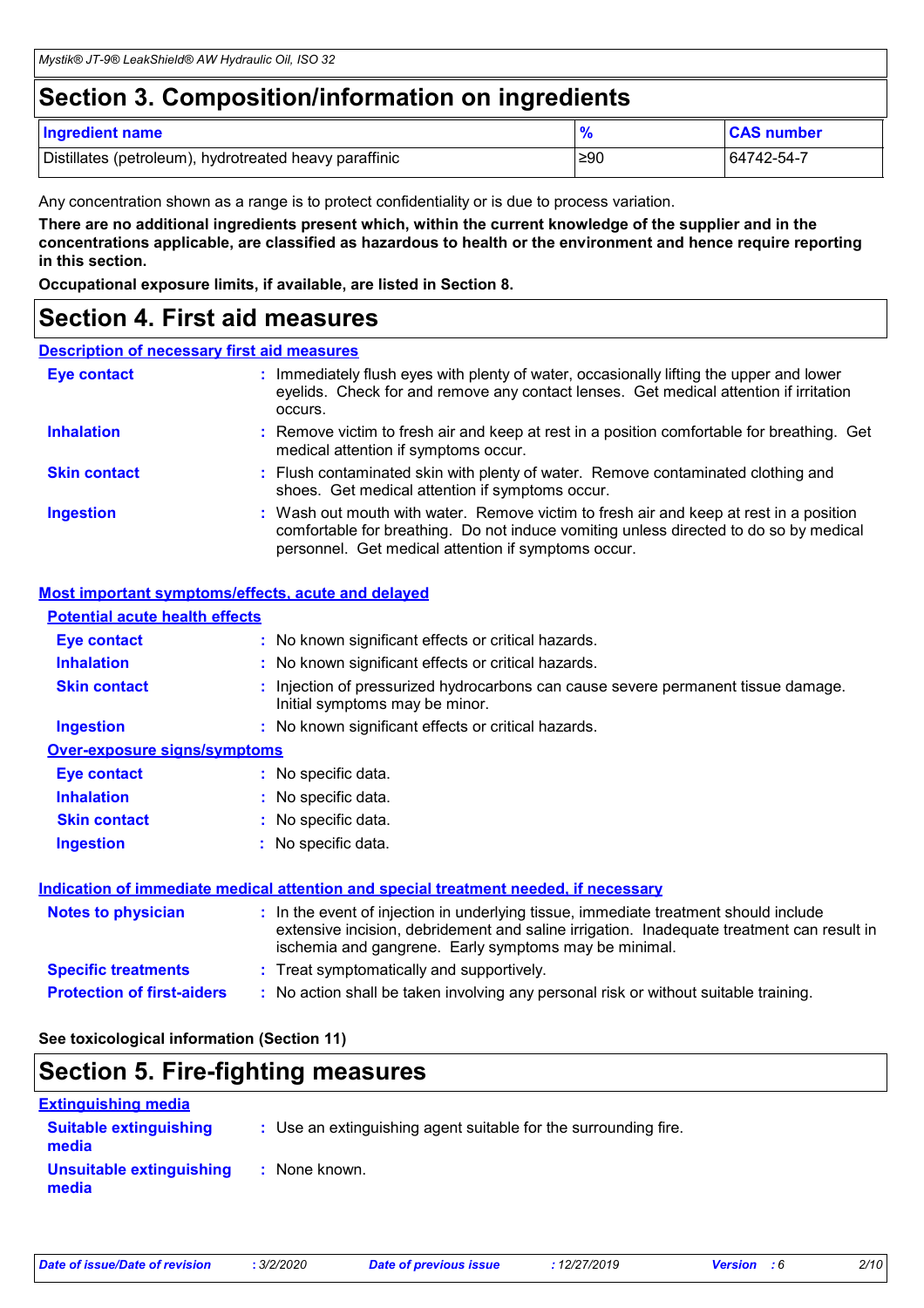# **Section 5. Fire-fighting measures**

| <b>Specific hazards arising</b><br>from the chemical     | : In a fire or if heated, a pressure increase will occur and the container may burst.                                                                                                               |
|----------------------------------------------------------|-----------------------------------------------------------------------------------------------------------------------------------------------------------------------------------------------------|
| <b>Hazardous thermal</b><br>decomposition products       | Decomposition products may include the following materials:<br>carbon dioxide<br>carbon monoxide                                                                                                    |
| <b>Special protective actions</b><br>for fire-fighters   | : Promptly isolate the scene by removing all persons from the vicinity of the incident if<br>there is a fire. No action shall be taken involving any personal risk or without suitable<br>training. |
| <b>Special protective</b><br>equipment for fire-fighters | : Fire-fighters should wear appropriate protective equipment and self-contained breathing<br>apparatus (SCBA) with a full face-piece operated in positive pressure mode.                            |
|                                                          |                                                                                                                                                                                                     |

### **Section 6. Accidental release measures**

#### **Personal precautions, protective equipment and emergency procedures**

| For non-emergency<br>personnel                               |    | : No action shall be taken involving any personal risk or without suitable training.<br>Evacuate surrounding areas. Keep unnecessary and unprotected personnel from<br>entering. Do not touch or walk through spilled material. Put on appropriate personal<br>protective equipment.                                                                                                                                                                    |
|--------------------------------------------------------------|----|---------------------------------------------------------------------------------------------------------------------------------------------------------------------------------------------------------------------------------------------------------------------------------------------------------------------------------------------------------------------------------------------------------------------------------------------------------|
| For emergency responders                                     | ÷. | If specialized clothing is required to deal with the spillage, take note of any information in<br>Section 8 on suitable and unsuitable materials. See also the information in "For non-<br>emergency personnel".                                                                                                                                                                                                                                        |
| <b>Environmental precautions</b>                             |    | : Avoid dispersal of spilled material and runoff and contact with soil, waterways, drains<br>and sewers. Inform the relevant authorities if the product has caused environmental<br>pollution (sewers, waterways, soil or air).                                                                                                                                                                                                                         |
| <b>Methods and materials for containment and cleaning up</b> |    |                                                                                                                                                                                                                                                                                                                                                                                                                                                         |
| <b>Small spill</b>                                           |    | : Stop leak if without risk. Move containers from spill area. Dilute with water and mop up<br>if water-soluble. Alternatively, or if water-insoluble, absorb with an inert dry material and<br>place in an appropriate waste disposal container. Dispose of via a licensed waste<br>disposal contractor.                                                                                                                                                |
| <b>Large spill</b>                                           |    | : Stop leak if without risk. Move containers from spill area. Prevent entry into sewers,<br>water courses, basements or confined areas. Wash spillages into an effluent treatment<br>plant or proceed as follows. Contain and collect spillage with non-combustible,<br>absorbent material e.g. sand, earth, vermiculite or diatomaceous earth and place in<br>container for disposal according to local regulations (see Section 13). Dispose of via a |

# **Section 7. Handling and storage**

### **Precautions for safe handling**

| <b>Protective measures</b>                                                       | : Put on appropriate personal protective equipment (see Section 8).                                                                                                                                                                                                                                                                                                                                                                                                                                                                                                              |
|----------------------------------------------------------------------------------|----------------------------------------------------------------------------------------------------------------------------------------------------------------------------------------------------------------------------------------------------------------------------------------------------------------------------------------------------------------------------------------------------------------------------------------------------------------------------------------------------------------------------------------------------------------------------------|
| <b>Advice on general</b><br>occupational hygiene                                 | Eating, drinking and smoking should be prohibited in areas where this material is<br>handled, stored and processed. Workers should wash hands and face before eating,<br>drinking and smoking. Remove contaminated clothing and protective equipment before<br>entering eating areas. See also Section 8 for additional information on hygiene<br>measures.                                                                                                                                                                                                                      |
| <b>Conditions for safe storage,</b><br>including any<br><b>incompatibilities</b> | Store in accordance with local regulations. Store in original container protected from<br>direct sunlight in a dry, cool and well-ventilated area, away from incompatible materials<br>(see Section 10) and food and drink. Keep container tightly closed and sealed until<br>ready for use. Containers that have been opened must be carefully resealed and kept<br>upright to prevent leakage. Do not store in unlabeled containers. Use appropriate<br>containment to avoid environmental contamination. See Section 10 for incompatible<br>materials before handling or use. |

information and Section 13 for waste disposal.

licensed waste disposal contractor. Note: see Section 1 for emergency contact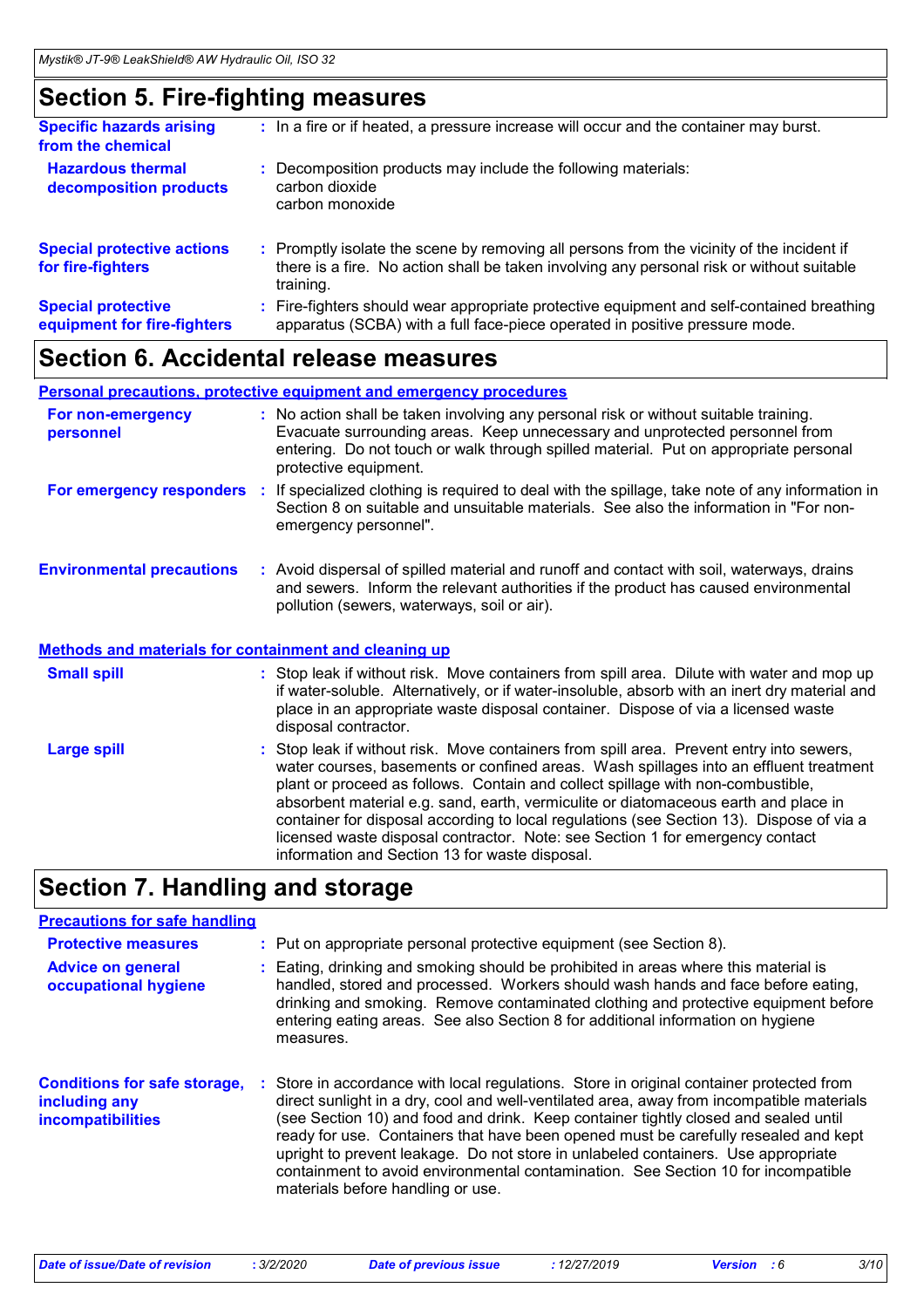# **Section 7. Handling and storage**

Bulk Storage Conditions: Maintain all storage tanks in accordance with applicable regulations. Use necessary controls to monitor tank inventories. Inspect all storage tanks on a periodic basis. Test tanks and associated piping for tightness. Maintain the automatic leak detection devices to assure proper working condition.

### **Section 8. Exposure controls/personal protection**

#### **Control parameters**

**Occupational exposure limits**

Distillates (petroleum), hydrotreated heavy paraffinic **ACGIH TLV (United States, 3/2018).** 

#### TWA: 5 mg/m<sup>3</sup> 8 hours. Form: Inhalable fraction **OSHA PEL (United States, 5/2018).** TWA:  $5 \text{ mg/m}^3$  8 hours. **NIOSH REL (United States, 10/2016).** TWA: 5 mg/m<sup>3</sup> 10 hours. Form: Mist STEL: 10 mg/m<sup>3</sup> 15 minutes. Form: Mist

| <b>Appropriate engineering</b><br><b>controls</b> | : Good general ventilation should be sufficient to control worker exposure to airborne<br>contaminants.                                                                                                                                                                                                                                                                                                                                                                                                                                             |
|---------------------------------------------------|-----------------------------------------------------------------------------------------------------------------------------------------------------------------------------------------------------------------------------------------------------------------------------------------------------------------------------------------------------------------------------------------------------------------------------------------------------------------------------------------------------------------------------------------------------|
| <b>Environmental exposure</b><br><b>controls</b>  | : Emissions from ventilation or work process equipment should be checked to ensure<br>they comply with the requirements of environmental protection legislation. In some<br>cases, vapor controls, filters or engineering modifications to the process equipment will<br>be necessary to reduce emissions to acceptable levels.                                                                                                                                                                                                                     |
| <b>Individual protection measures</b>             |                                                                                                                                                                                                                                                                                                                                                                                                                                                                                                                                                     |
| <b>Hygiene measures</b>                           | : Wash hands, forearms and face thoroughly after handling chemical products, before<br>eating, smoking and using the lavatory and at the end of the working period.<br>Appropriate techniques should be used to remove potentially contaminated clothing.<br>Wash contaminated clothing before reusing. Ensure that eyewash stations and safety<br>showers are close to the workstation location.                                                                                                                                                   |
| <b>Eye/face protection</b>                        | : Safety glasses equipped with side shields are recommended as minimum protection in<br>industrial settings. If contact is possible, the following protection should be worn, unless<br>the assessment indicates a higher degree of protection: chemical splash goggles.<br>Safety eyewear complying with an approved standard should be used when a risk<br>assessment indicates this is necessary to avoid exposure to liquid splashes, mists,<br>gases or dusts. If inhalation hazards exist, a full-face respirator may be required<br>instead. |
| <b>Skin protection</b>                            |                                                                                                                                                                                                                                                                                                                                                                                                                                                                                                                                                     |
| <b>Hand protection</b>                            | : Chemical-resistant gloves complying with an approved standard should be worn at all<br>times when handling chemical products if a risk assessment indicates this is necessary.                                                                                                                                                                                                                                                                                                                                                                    |
| <b>Body protection</b>                            | : Personal protective equipment for the body should be selected based on the task being<br>performed and the risks involved and should be approved by a specialist before<br>handling this product.                                                                                                                                                                                                                                                                                                                                                 |
| <b>Other skin protection</b>                      | : Avoid skin contact with liquid. Appropriate footwear and any additional skin protection<br>measures should be selected based on the task being performed and the risks involved<br>and should be approved by a specialist before handling this product. Leather boots are<br>not protective for liquid contact.                                                                                                                                                                                                                                   |
| <b>Respiratory protection</b>                     | : Avoid inhalation of gases, vapors, mists or dusts. Use a properly fitted, air-purifying or<br>supplied-air respirator complying with an approved standard if a risk assessment<br>indicates this is necessary. Respirator selection must be based on known or anticipated<br>exposure levels, the hazards of the product and the safe working limits of the selected<br>respirator.                                                                                                                                                               |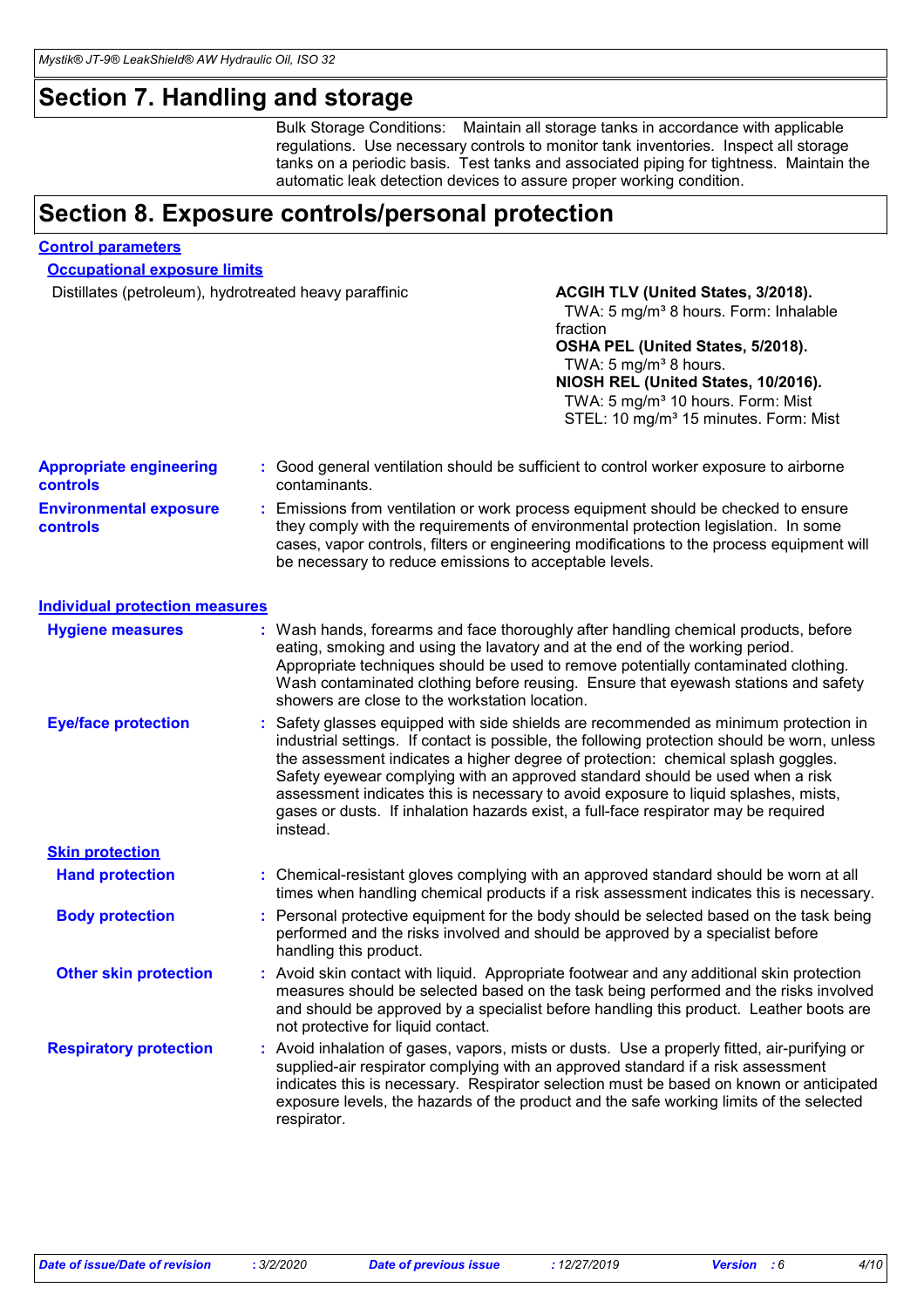# **Section 9. Physical and chemical properties**

### **Appearance**

| <b>Physical state</b>                           | : Liquid.                                                    |
|-------------------------------------------------|--------------------------------------------------------------|
| <b>Color</b>                                    | $:$ Green.                                                   |
| <b>Odor</b>                                     | : Mild petroleum odor                                        |
| pH                                              | : Not available.                                             |
| <b>Boiling point</b>                            | : Not available.                                             |
| <b>Flash point</b>                              | : Open cup: $224^{\circ}$ C (435.2°F) [Cleveland.]           |
| <b>Evaporation rate</b>                         | $:$ <1 (n-butyl acetate. = 1)                                |
| Lower and upper explosive<br>(flammable) limits | : Not available.                                             |
| <b>Vapor pressure</b>                           | $:$ <0.013 kPa (<0.1 mm Hg) [room temperature]               |
| <b>Vapor density</b>                            | : $>1$ [Air = 1]                                             |
| <b>Relative density</b>                         | : 0.87                                                       |
| <b>Density Ibs/gal</b>                          | : Estimated 7.25 lbs/gal                                     |
| Density gm/cm <sup>3</sup>                      | : Not available.                                             |
| <b>Gravity, <sup>o</sup>API</b>                 | : Estimated 31 $@$ 60 F                                      |
| <b>Solubility</b>                               | : Insoluble in the following materials: cold water.          |
| Flow time (ISO 2431)                            | : Not available.                                             |
| <b>Viscosity</b>                                | : Kinematic (40°C (104°F)): 0.32 cm <sup>2</sup> /s (32 cSt) |
| <b>Viscosity SUS</b>                            | : Estimated 148 SUS @104 F                                   |

# **Section 10. Stability and reactivity**

| <b>Reactivity</b>                                   | : Not expected to be Explosive, Self-Reactive, Self-Heating, or an Organic Peroxide<br>under US GHS Definition(s). |
|-----------------------------------------------------|--------------------------------------------------------------------------------------------------------------------|
| <b>Chemical stability</b>                           | : The product is stable.                                                                                           |
| <b>Possibility of hazardous</b><br><b>reactions</b> | : Under normal conditions of storage and use, hazardous reactions will not occur.                                  |
| <b>Conditions to avoid</b>                          | : No specific data.                                                                                                |
| <b>Incompatible materials</b>                       | : No specific data.                                                                                                |
| <b>Hazardous decomposition</b><br>products          | : Under normal conditions of storage and use, hazardous decomposition products should<br>not be produced.          |

# **Section 11. Toxicological information**

#### **Acute toxicity Information on toxicological effects**

| <b><i>LAND MAINLY</i></b>                                 |               |                |             |                 |
|-----------------------------------------------------------|---------------|----------------|-------------|-----------------|
| <b>Product/ingredient name</b>                            | <b>Result</b> | <b>Species</b> | <b>Dose</b> | <b>Exposure</b> |
| Distillates (petroleum),<br>hydrotreated heavy paraffinic | LD50 Dermal   | Rat            | -5000 mg/kg |                 |
|                                                           | LD50 Oral     | Rat            | >5000 mg/kg |                 |

| : Distillates (petroleum), hydrotreated heavy paraffinic: Mineral oil mists derived from<br>highly refined oils are reported to have low acute and sub-acute toxicities in animals.                                                                           |
|---------------------------------------------------------------------------------------------------------------------------------------------------------------------------------------------------------------------------------------------------------------|
| Effects from single and short-term repeated exposures to high concentrations of mineral<br>oil mists well above applicable workplace exposure levels include lung inflammatory                                                                                |
| reaction, lipoid granuloma formation and lipoid pneumonia. In acute and sub-acute<br>studies involving exposures to lower concentrations of mineral oil mists at or near<br>current work place exposure levels produced no significant toxicological effects. |
|                                                                                                                                                                                                                                                               |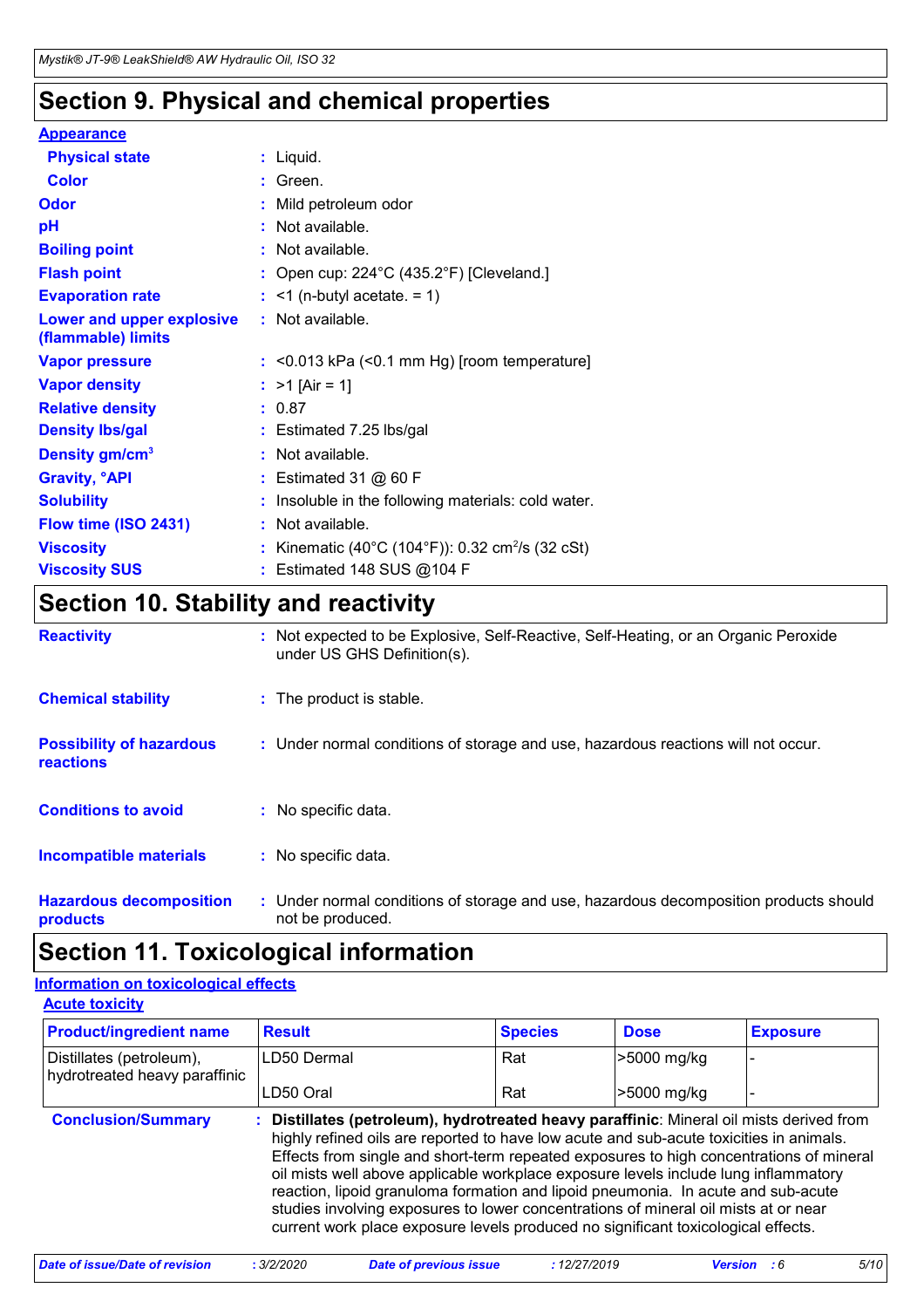# **Section 11. Toxicological information**

#### **Irritation/Corrosion**

#### Not available.

| <b>Skin</b>                                               | : No additional information.                                                                                      |
|-----------------------------------------------------------|-------------------------------------------------------------------------------------------------------------------|
| <b>Eyes</b>                                               | No additional information.                                                                                        |
| <b>Respiratory</b>                                        | No additional information.                                                                                        |
| <b>Sensitization</b>                                      |                                                                                                                   |
| Not available.                                            |                                                                                                                   |
| <b>Skin</b>                                               | : No additional information.                                                                                      |
| <b>Respiratory</b>                                        | No additional information.                                                                                        |
| <b>Mutagenicity</b>                                       |                                                                                                                   |
| Not available.                                            |                                                                                                                   |
| <b>Conclusion/Summary</b>                                 | : No additional information.                                                                                      |
| <b>Carcinogenicity</b>                                    |                                                                                                                   |
| Not available.                                            |                                                                                                                   |
| <b>Conclusion/Summary</b>                                 | : No additional information.                                                                                      |
| <b>Reproductive toxicity</b>                              |                                                                                                                   |
| Not available.                                            |                                                                                                                   |
| <b>Conclusion/Summary</b>                                 | : No additional information.                                                                                      |
| <b>Teratogenicity</b>                                     |                                                                                                                   |
| Not available.                                            |                                                                                                                   |
| <b>Conclusion/Summary</b>                                 | : No additional information.                                                                                      |
| <b>Specific target organ toxicity (single exposure)</b>   |                                                                                                                   |
| Not available.                                            |                                                                                                                   |
| <b>Specific target organ toxicity (repeated exposure)</b> |                                                                                                                   |
| Not available.                                            |                                                                                                                   |
| <b>Aspiration hazard</b>                                  |                                                                                                                   |
| Not available.                                            |                                                                                                                   |
|                                                           |                                                                                                                   |
| <b>Information on the likely</b>                          | : Routes of entry anticipated: Dermal.                                                                            |
| routes of exposure                                        |                                                                                                                   |
| <b>Potential acute health effects</b>                     |                                                                                                                   |
| <b>Eye contact</b>                                        | : No known significant effects or critical hazards.                                                               |
| <b>Inhalation</b>                                         | : No known significant effects or critical hazards.                                                               |
| <b>Skin contact</b>                                       | Injection of pressurized hydrocarbons can cause severe permanent tissue damage.<br>Initial symptoms may be minor. |
| <b>Ingestion</b>                                          | : No known significant effects or critical hazards.                                                               |
|                                                           |                                                                                                                   |
|                                                           | <b>Symptoms related to the physical, chemical and toxicological characteristics</b>                               |
| <b>Eye contact</b><br><b>Inhalation</b>                   | : No specific data.                                                                                               |
|                                                           | : No specific data.<br>والتكافي والمراجا                                                                          |

#### **Skin contact Ingestion** No specific data. **:** No specific data. **:**

#### **Delayed and immediate effects and also chronic effects from short and long term exposure Short term exposure**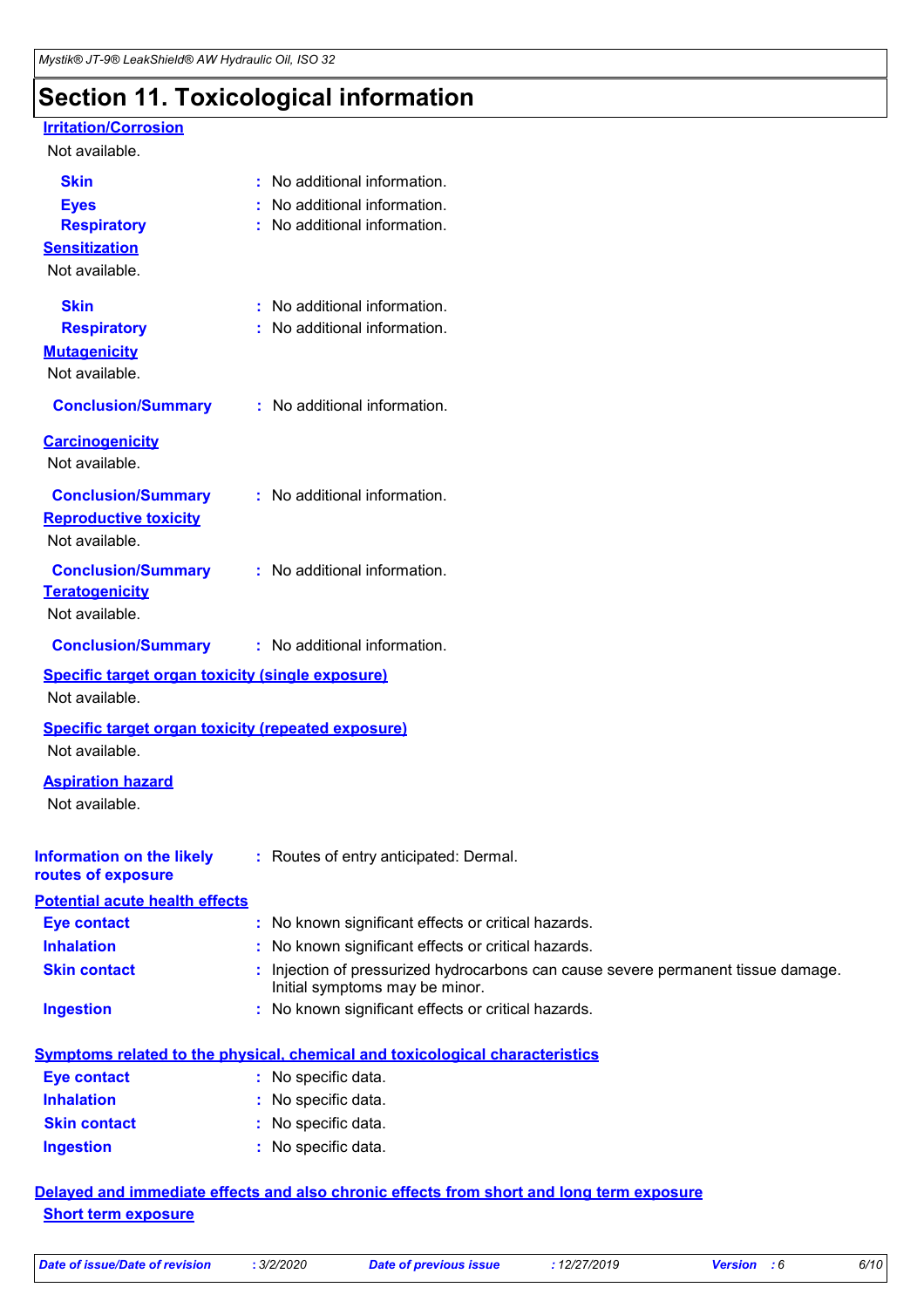# **Section 11. Toxicological information**

| <b>Potential immediate</b><br><b>effects</b> |   | $:$ Not available.                                  |
|----------------------------------------------|---|-----------------------------------------------------|
| <b>Potential delayed effects</b>             |   | $:$ Not available.                                  |
| Long term exposure                           |   |                                                     |
| <b>Potential immediate</b><br>effects        |   | : Not available.                                    |
| <b>Potential delayed effects</b>             |   | : Not available.                                    |
| <b>Potential chronic health effects</b>      |   |                                                     |
| Not available.                               |   |                                                     |
| <b>General</b>                               |   | : No known significant effects or critical hazards. |
| <b>Carcinogenicity</b>                       |   | : No known significant effects or critical hazards. |
| <b>Mutagenicity</b>                          |   | : No known significant effects or critical hazards. |
| <b>Teratogenicity</b>                        |   | No known significant effects or critical hazards.   |
| <b>Developmental effects</b>                 |   | : No known significant effects or critical hazards. |
| <b>Fertility effects</b>                     | ÷ | No known significant effects or critical hazards.   |
|                                              |   |                                                     |

# **Section 12. Ecological information**

| <b>Toxicity</b>                                                                    |                |
|------------------------------------------------------------------------------------|----------------|
| Not available.                                                                     |                |
| <b>Conclusion/Summary</b>                                                          | Not available. |
| <b>Persistence and degradability</b><br><b>Conclusion/Summary</b>                  | Not available. |
| <b>Bioaccumulative potential</b><br>Not available.                                 |                |
| <b>Mobility in soil</b><br><b>Soil/water partition</b><br><b>coefficient (Koc)</b> | Not available. |

**Other adverse effects** : No known significant effects or critical hazards.

# **Section 13. Disposal considerations**

| <b>Disposal methods</b> | : The generation of waste should be avoided or minimized wherever possible. Disposal<br>of this product, solutions and any by-products should at all times comply with the<br>requirements of environmental protection and waste disposal legislation and any<br>regional local authority requirements. Dispose of surplus and non-recyclable products<br>via a licensed waste disposal contractor. Waste should not be disposed of untreated to<br>the sewer unless fully compliant with the requirements of all authorities with jurisdiction.<br>Waste packaging should be recycled. Incineration or landfill should only be considered<br>when recycling is not feasible. This material and its container must be disposed of in a<br>safe way. Empty containers or liners may retain some product residues. Avoid<br>dispersal of spilled material and runoff and contact with soil, waterways, drains and<br>sewers. |
|-------------------------|----------------------------------------------------------------------------------------------------------------------------------------------------------------------------------------------------------------------------------------------------------------------------------------------------------------------------------------------------------------------------------------------------------------------------------------------------------------------------------------------------------------------------------------------------------------------------------------------------------------------------------------------------------------------------------------------------------------------------------------------------------------------------------------------------------------------------------------------------------------------------------------------------------------------------|
|-------------------------|----------------------------------------------------------------------------------------------------------------------------------------------------------------------------------------------------------------------------------------------------------------------------------------------------------------------------------------------------------------------------------------------------------------------------------------------------------------------------------------------------------------------------------------------------------------------------------------------------------------------------------------------------------------------------------------------------------------------------------------------------------------------------------------------------------------------------------------------------------------------------------------------------------------------------|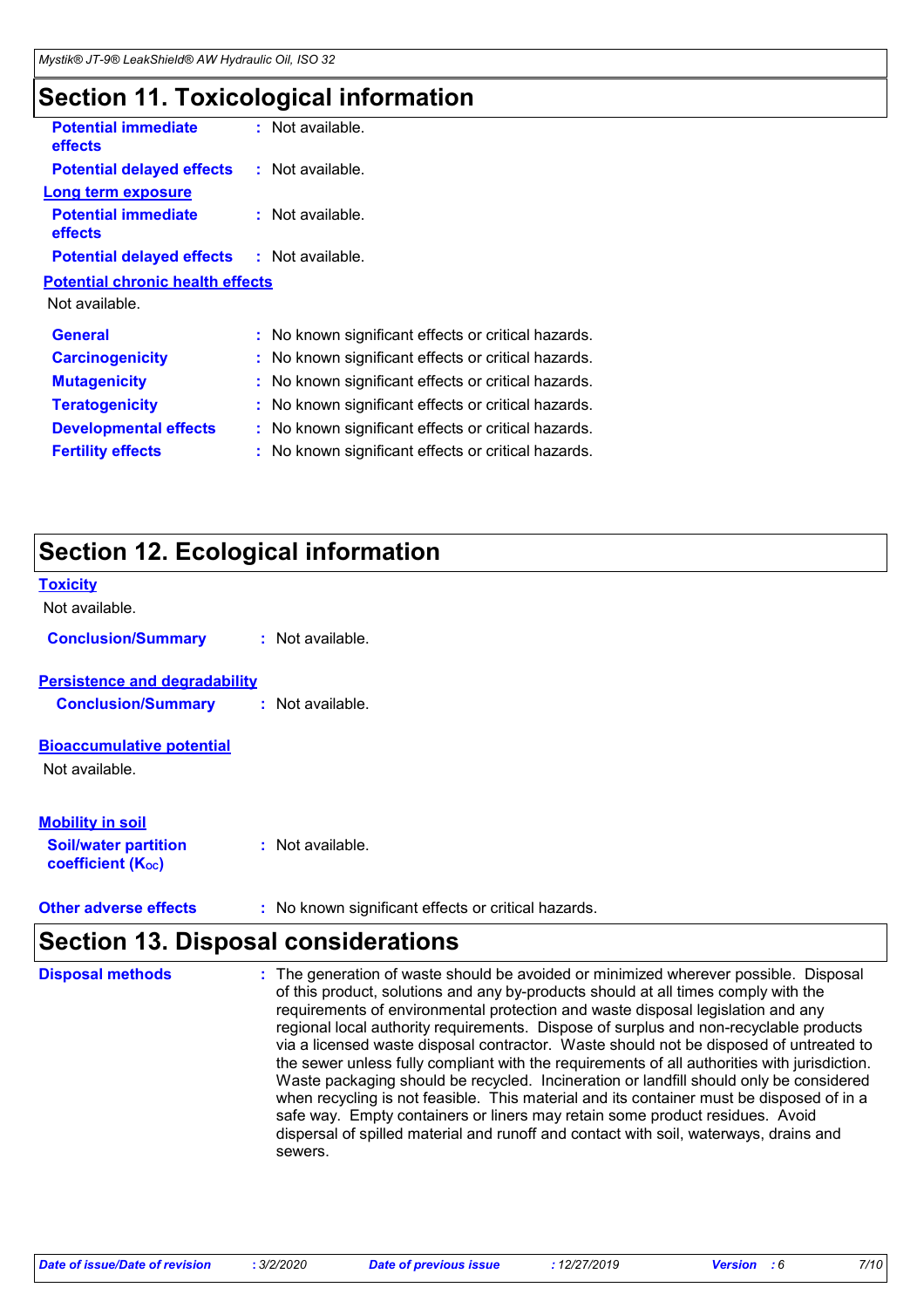# **Section 14. Transport information**

|                                      | <b>DOT Classification</b> | <b>IMDG</b>    | <b>IATA</b>    |
|--------------------------------------|---------------------------|----------------|----------------|
| <b>UN number</b>                     | Not regulated.            | Not regulated. | Not regulated. |
| <b>UN proper</b><br>shipping name    |                           |                |                |
| <b>Transport</b><br>hazard class(es) |                           |                |                |
| <b>Packing group</b>                 | $\overline{\phantom{a}}$  |                | -              |
| <b>Environmental</b><br>hazards      | No.                       | No.            | No.            |

**Oil:** The product(s) represented by this SDS is (are) regulated as "oil" under 49 CFR Part 130. Shipments by rail or highway in packaging having a capacity of 3500 gallons or more or in a quantity greater 42,000 gallons are subject to these requirements. In addition, mixtures containing 10% or more of this product may be subject to these requirements.

**Special precautions for user** : Transport within user's premises: always transport in closed containers that are upright and secure. Ensure that persons transporting the product know what to do in the event of an accident or spillage.

**Transport in bulk according :** Not available. **to Annex II of MARPOL and the IBC Code**

### **Section 15. Regulatory information**

| <b>U.S. Federal regulations</b>               | United States inventory (TSCA 8b): All components are listed or exempted.                                                                                                                                                                                                                                                                                                     |  |  |  |  |  |
|-----------------------------------------------|-------------------------------------------------------------------------------------------------------------------------------------------------------------------------------------------------------------------------------------------------------------------------------------------------------------------------------------------------------------------------------|--|--|--|--|--|
|                                               | Clean Water Act (CWA) 307: toluene; Phosphorodithioic acid, O,O-di-C1-14-alkyl<br>esters, zinc salts; phenol; naphthalene                                                                                                                                                                                                                                                     |  |  |  |  |  |
|                                               | Clean Water Act (CWA) 311: toluene; phenol; naphthalene                                                                                                                                                                                                                                                                                                                       |  |  |  |  |  |
|                                               | This material is classified as an oil under Section 311 of the Clean Water Act (CWA)<br>and the Oil Pollution Act of 1990 (OPA). Discharges or spills which produce a visible<br>sheen on waters of the United States, their adjoining shorelines, or into conduits leading<br>to surface waters must be reported to the EPA's National Response Center at (800)<br>424-8802. |  |  |  |  |  |
| <b>SARA 302/304</b>                           |                                                                                                                                                                                                                                                                                                                                                                               |  |  |  |  |  |
| <b>Composition/information on ingredients</b> |                                                                                                                                                                                                                                                                                                                                                                               |  |  |  |  |  |
| <b>SARA 304 RQ</b>                            | : Not applicable.                                                                                                                                                                                                                                                                                                                                                             |  |  |  |  |  |
| <b>SARA 311/312</b>                           |                                                                                                                                                                                                                                                                                                                                                                               |  |  |  |  |  |
| <b>Classification</b>                         | : Not applicable.                                                                                                                                                                                                                                                                                                                                                             |  |  |  |  |  |
| <b>Composition/information on ingredients</b> |                                                                                                                                                                                                                                                                                                                                                                               |  |  |  |  |  |
| No products were found.                       |                                                                                                                                                                                                                                                                                                                                                                               |  |  |  |  |  |
| <b>State regulations</b>                      |                                                                                                                                                                                                                                                                                                                                                                               |  |  |  |  |  |
| <b>Massachusetts</b>                          | : None of the components are listed.                                                                                                                                                                                                                                                                                                                                          |  |  |  |  |  |
| <b>New York</b>                               | : None of the components are listed.                                                                                                                                                                                                                                                                                                                                          |  |  |  |  |  |
| <b>New Jersey</b>                             | : None of the components are listed.                                                                                                                                                                                                                                                                                                                                          |  |  |  |  |  |
| <b>Pennsylvania</b>                           | : None of the components are listed.                                                                                                                                                                                                                                                                                                                                          |  |  |  |  |  |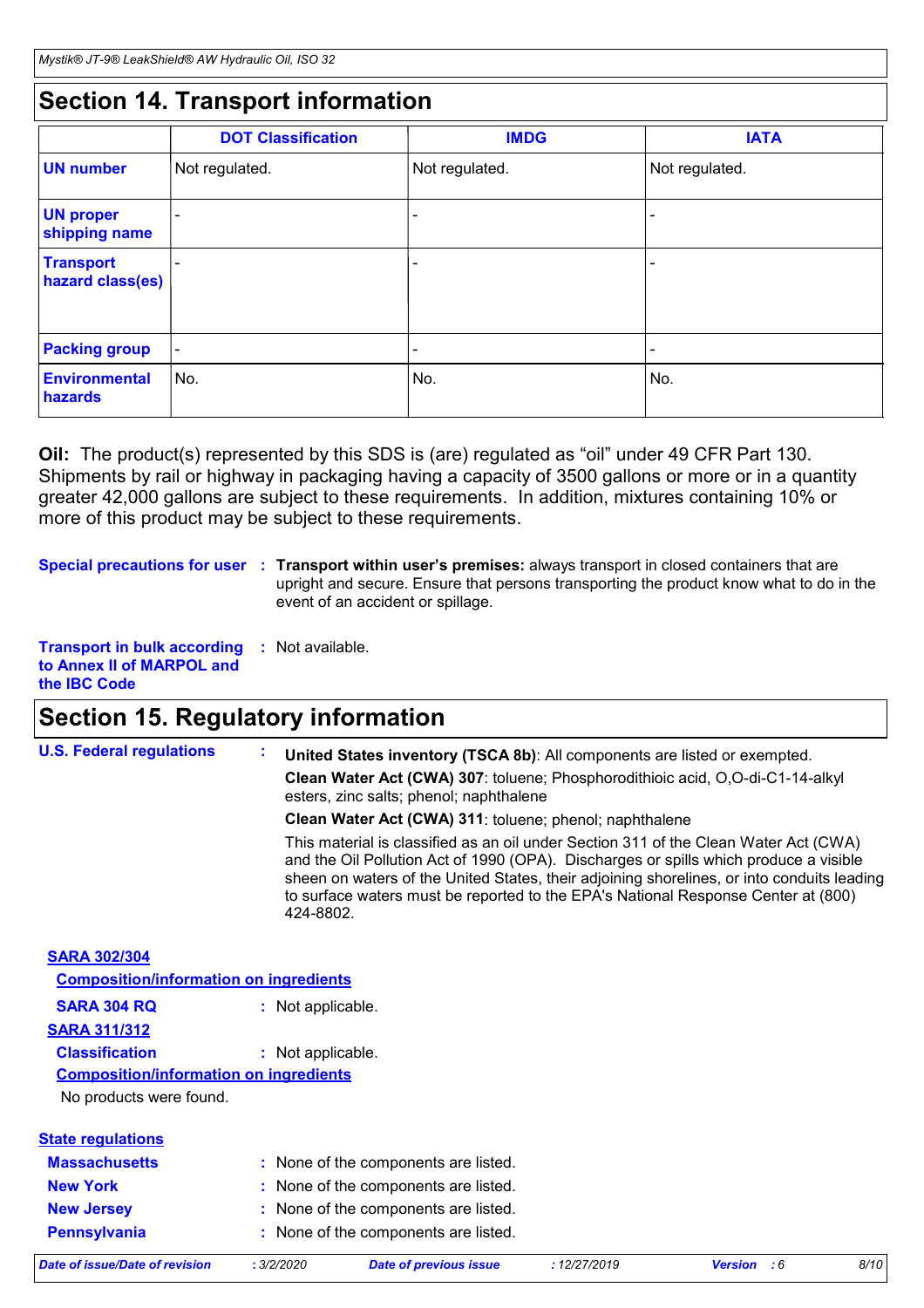### **Section 15. Regulatory information**

**California Prop. 65 Clear and Reasonable Warnings (2018)**

WARNING: This product can expose you to chemicals including Naphthalene, Ethyl acrylate, which are known to the State of California to cause cancer, and Toluene, which is known to the State of California to cause birth defects or other reproductive harm. For more information go to www.P65Warnings.ca.gov.

| <b>Ingredient name</b>           | $\frac{9}{6}$                                                                                            | <b>Cancer</b>                          | <b>Reproductive</b>                      | <b>No significant risk</b><br>level | <b>Maximum</b><br>acceptable dosage<br><b>level</b> |  |  |
|----------------------------------|----------------------------------------------------------------------------------------------------------|----------------------------------------|------------------------------------------|-------------------------------------|-----------------------------------------------------|--|--|
| naphthalene                      | < 0.0001                                                                                                 | Yes.                                   | No.                                      | Yes.                                |                                                     |  |  |
| toluene                          | < 0.01                                                                                                   | No.                                    | Yes.                                     |                                     | Yes.                                                |  |  |
| ethyl acrylate                   | <0.0001 Yes.                                                                                             |                                        | No.                                      |                                     |                                                     |  |  |
| <b>International regulations</b> |                                                                                                          |                                        |                                          |                                     |                                                     |  |  |
| <u>Inventory list</u>            |                                                                                                          |                                        |                                          |                                     |                                                     |  |  |
| <b>United States</b>             |                                                                                                          |                                        | : All components are listed or exempted. |                                     |                                                     |  |  |
| <b>Australia</b>                 |                                                                                                          |                                        | All components are listed or exempted.   |                                     |                                                     |  |  |
| <b>Canada</b>                    |                                                                                                          |                                        | : All components are listed or exempted. |                                     |                                                     |  |  |
| <b>China</b>                     | Not determined.                                                                                          |                                        |                                          |                                     |                                                     |  |  |
| <b>Europe</b>                    |                                                                                                          | All components are listed or exempted. |                                          |                                     |                                                     |  |  |
| <b>Japan</b>                     | Japan inventory (ENCS): At least one component is not listed.<br>Japan inventory (ISHL): Not determined. |                                        |                                          |                                     |                                                     |  |  |
| <b>Malaysia</b>                  | Not determined.                                                                                          |                                        |                                          |                                     |                                                     |  |  |
| <b>New Zealand</b>               | Not determined.                                                                                          |                                        |                                          |                                     |                                                     |  |  |
| <b>Philippines</b>               | : All components are listed or exempted.                                                                 |                                        |                                          |                                     |                                                     |  |  |
| <b>Republic of Korea</b>         | All components are listed or exempted.                                                                   |                                        |                                          |                                     |                                                     |  |  |
| <b>Taiwan</b>                    | Not determined.                                                                                          |                                        |                                          |                                     |                                                     |  |  |
| <b>Thailand</b>                  | Not determined.                                                                                          |                                        |                                          |                                     |                                                     |  |  |
| <b>Turkey</b>                    | Not determined.                                                                                          |                                        |                                          |                                     |                                                     |  |  |
| <b>Viet Nam</b>                  | Not determined.                                                                                          |                                        |                                          |                                     |                                                     |  |  |
|                                  |                                                                                                          |                                        |                                          |                                     |                                                     |  |  |

### **Section 16. Other information**

**National Fire Protection Association (U.S.A.)**



**Reprinted with permission from NFPA 704-2001, Identification of the Hazards of Materials for Emergency Response Copyright ©1997, National Fire Protection Association, Quincy, MA 02269. This reprinted material is not the complete and official position of the National Fire Protection Association, on the referenced subject which is represented only by the standard in its entirety.**

**Copyright ©2001, National Fire Protection Association, Quincy, MA 02269. This warning system is intended to be interpreted and applied only by properly trained individuals to identify fire, health and reactivity hazards of chemicals. The user is referred to certain limited number of chemicals with recommended classifications in NFPA 49 and NFPA 325, which would be used as a guideline only. Whether the chemicals are classified by NFPA or not, anyone using the 704 systems to classify chemicals does so at their own risk.**

#### **Procedure used to derive the classification**

| <b>Classification</b> |                               |             |  |                                            |  |  |
|-----------------------|-------------------------------|-------------|--|--------------------------------------------|--|--|
|                       |                               |             |  |                                            |  |  |
|                       |                               |             |  |                                            |  |  |
| : 3/2/2020            |                               |             |  |                                            |  |  |
| : 3/2/2020            |                               |             |  |                                            |  |  |
| : 3/2/2020            | <b>Date of previous issue</b> | :12/27/2019 |  | 9/10                                       |  |  |
|                       |                               |             |  | <b>Justification</b><br><b>Version</b> : 6 |  |  |